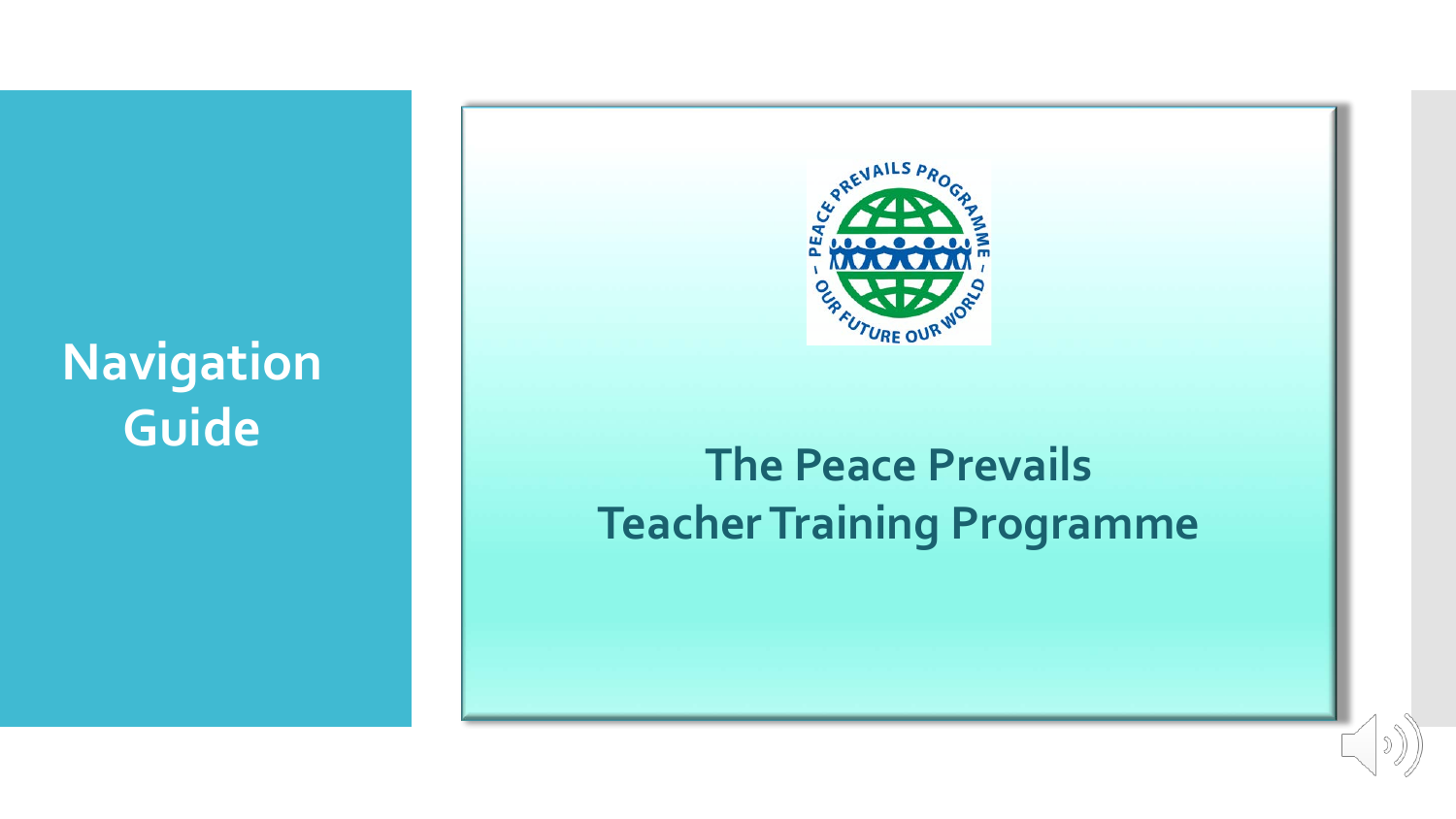### **1. DASHBOARD**

**Once you are logged in, you will arrive at the Dashboard where you can navigate easily within the course.** 

**Please click on 'Introduction' to enter the Module.**

**Note that throughout this guide you can only do this when you are in the actual modules and not on the examples.**

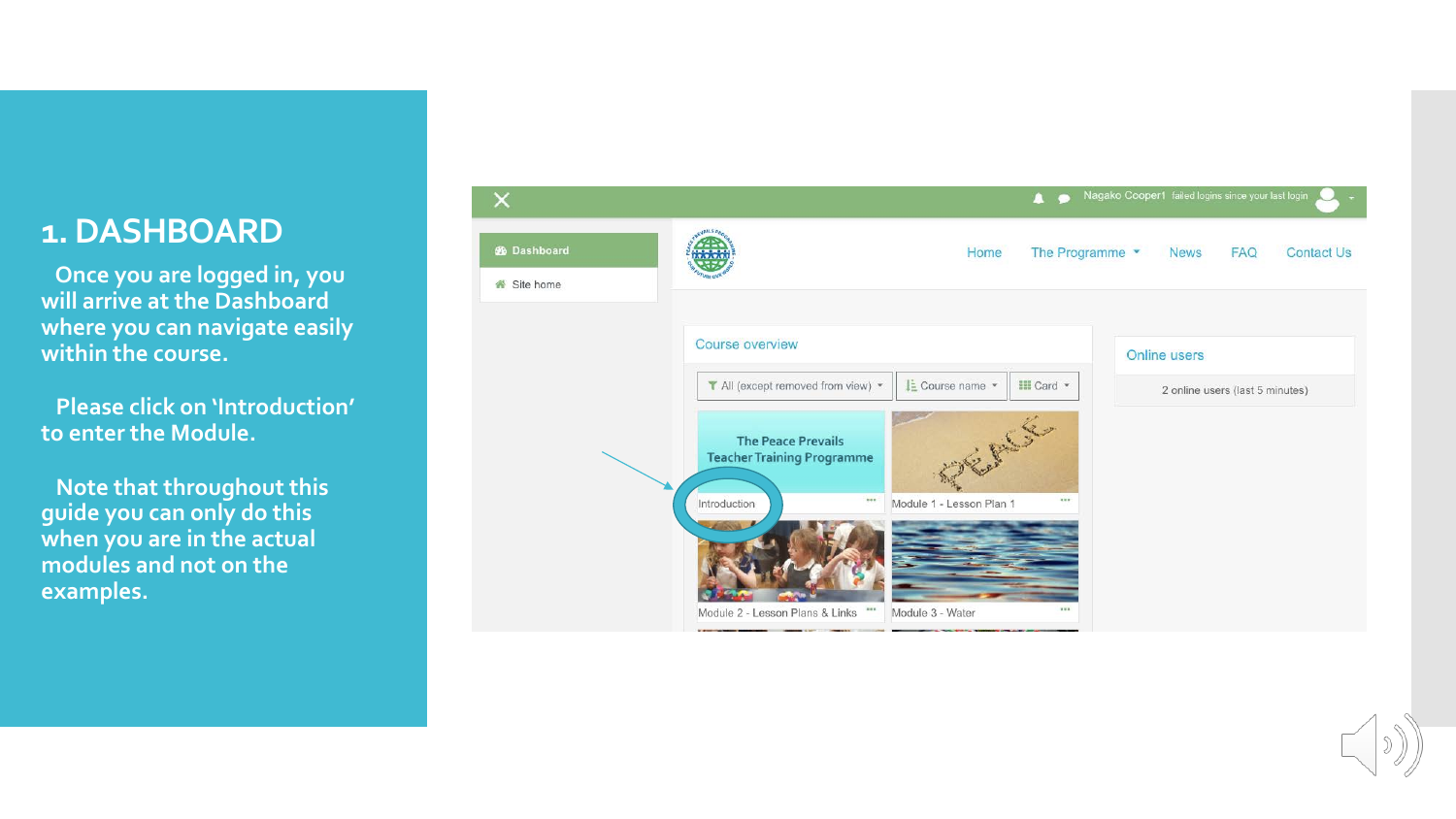### **Now you are in the Introduction Module.**

 **The Navigation box on the left is there to help you to navigate within the Module.** 

 **For example, if you click 'Activity 2: Getting to Know You' you will go straight into that section.**

 **You can click on 'Dashboard' to move to a different Module.**



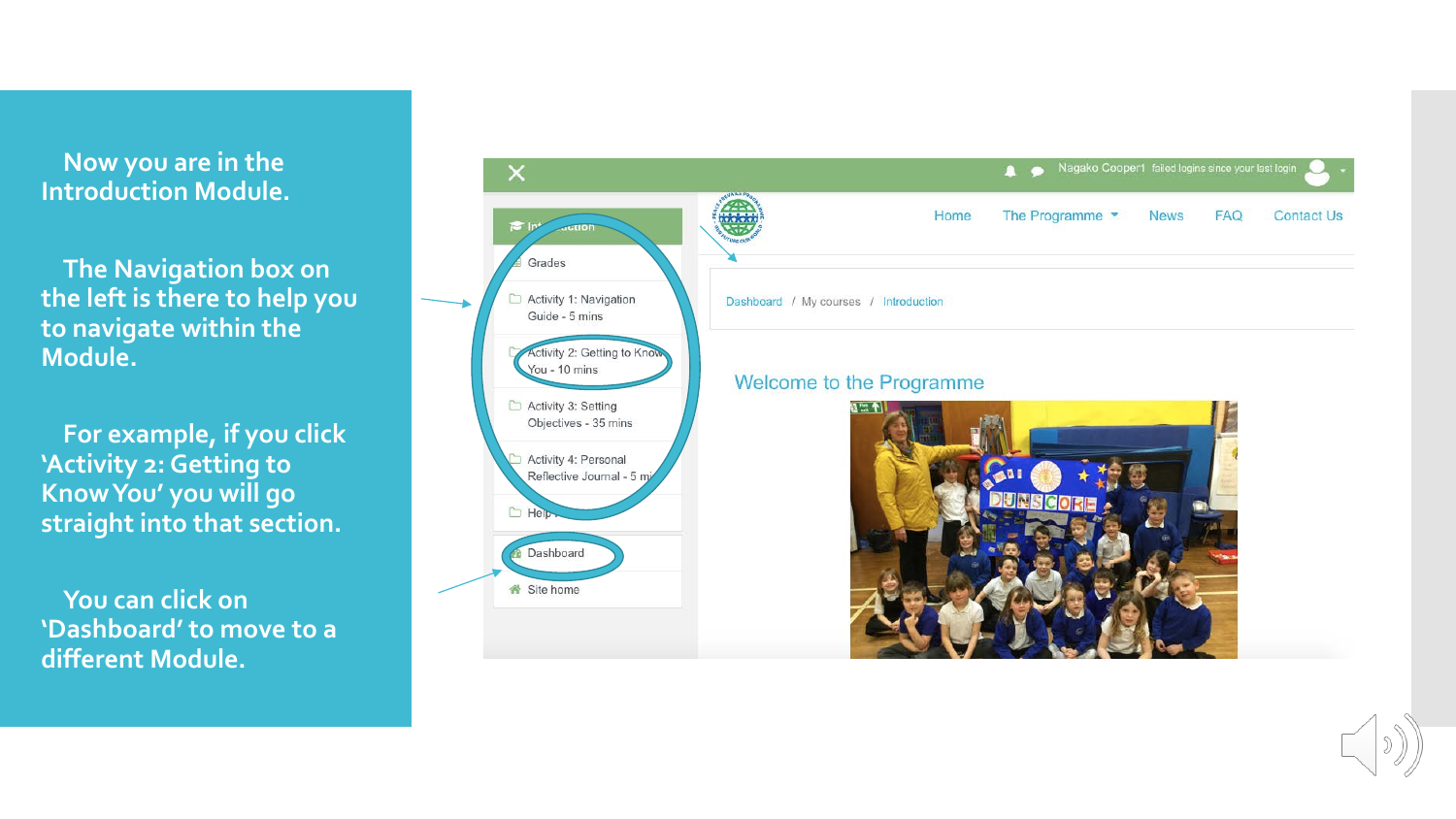## **2. FORUM**

 **The Forum is a way to share your ideas, questions, information and resources with colleagues via a discussion group.**

 **Here is an example from this Module:**

 **To enter the Forum, click the blue writing: 'Getting to Know You'.** 

#### Activity 2: Getting to Know You - 10 mins

For this activity, you will be sharing some information about yourself. This will allow you to get to know each other and to practice using the discussion forums.

(Sharing resources with colleagues via a discussion group is an important skill that you will be repeating several times throughout this programme. So it's worth practising!)

To enter the forum, please click here Getting to Know You

Forum: Getting To Know You

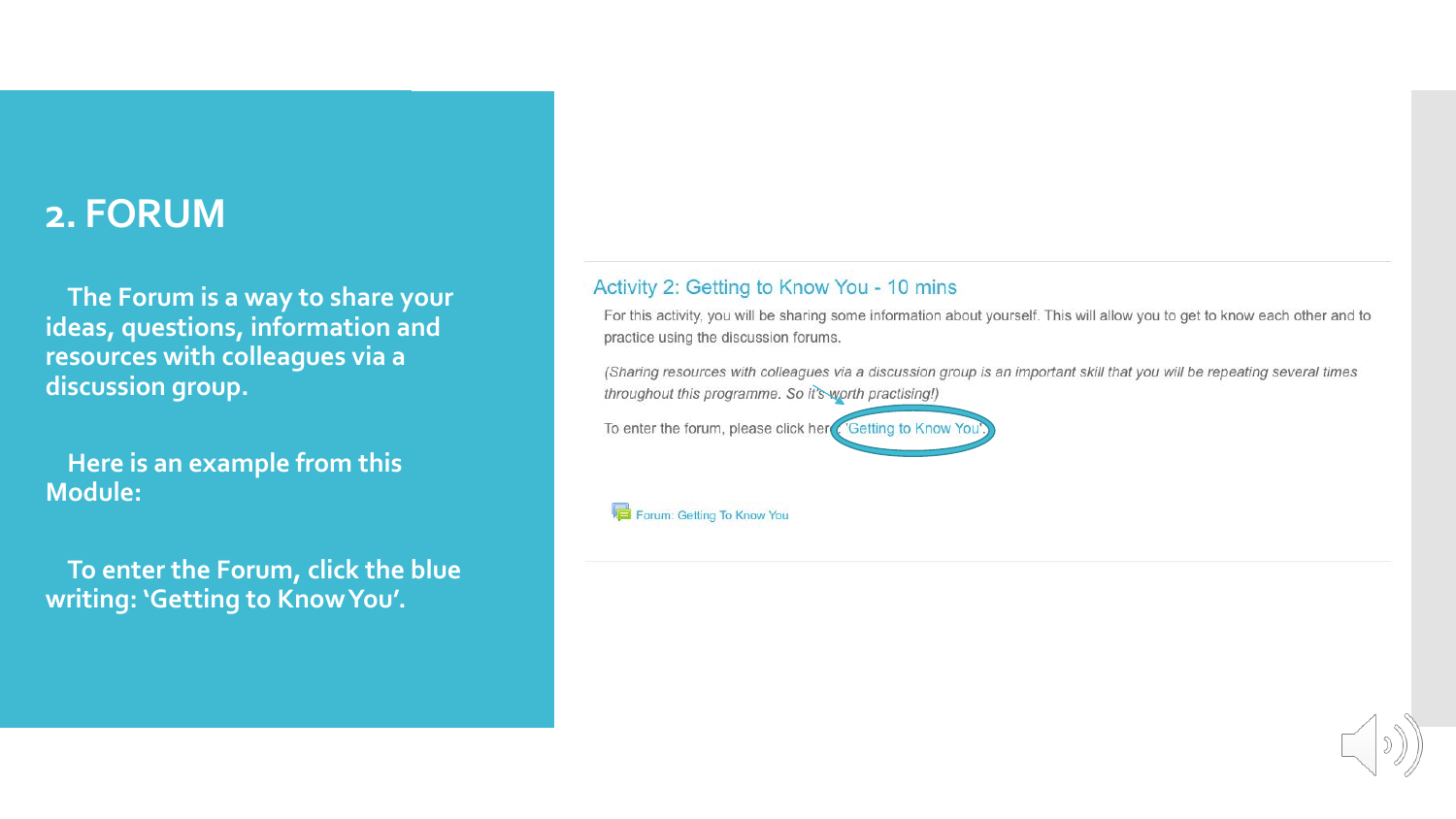### **Instructions for posting:**

 **This is what it will look like once you are in the Forum.**

 **One member of your group can click on 'Add a new discussion topic' in the green box and then type answers to the above questions in the Message box.** 

 **In the Subject box, write the title of the Forum, which in this case is 'Getting To Know You', and then click on 'Post to forum' .**

#### Forum: Getting To Know You

This activity is an opportunity for you to share more about yourself and also get to know your fellow trainees. Please consider the following questions and post your answers on the forum, (instructions below). Feel free to comment on other posts, or ask further questions, this is your 'meeting' area:

- Which school are you working at?
- How long have you been teaching for?
- What is your position and which year you teach?
- What are your expectations of the programme?

Instructions for posting:

- 1. One member of your group can click on 'Add a new discussion topic' and then type answers to the above questions in the Message box. Type 'Getting To Know You' in the Subject box and click on 'Post to forum'.
- 2. All group members can now click on the discussion topic 'Getting to know you'. Then they should click 'reply' on the next page. Then type answers into the box and finish by clicking 'Submit'.

To return to the Module, go to the top of this page and click Introduction (in blue).

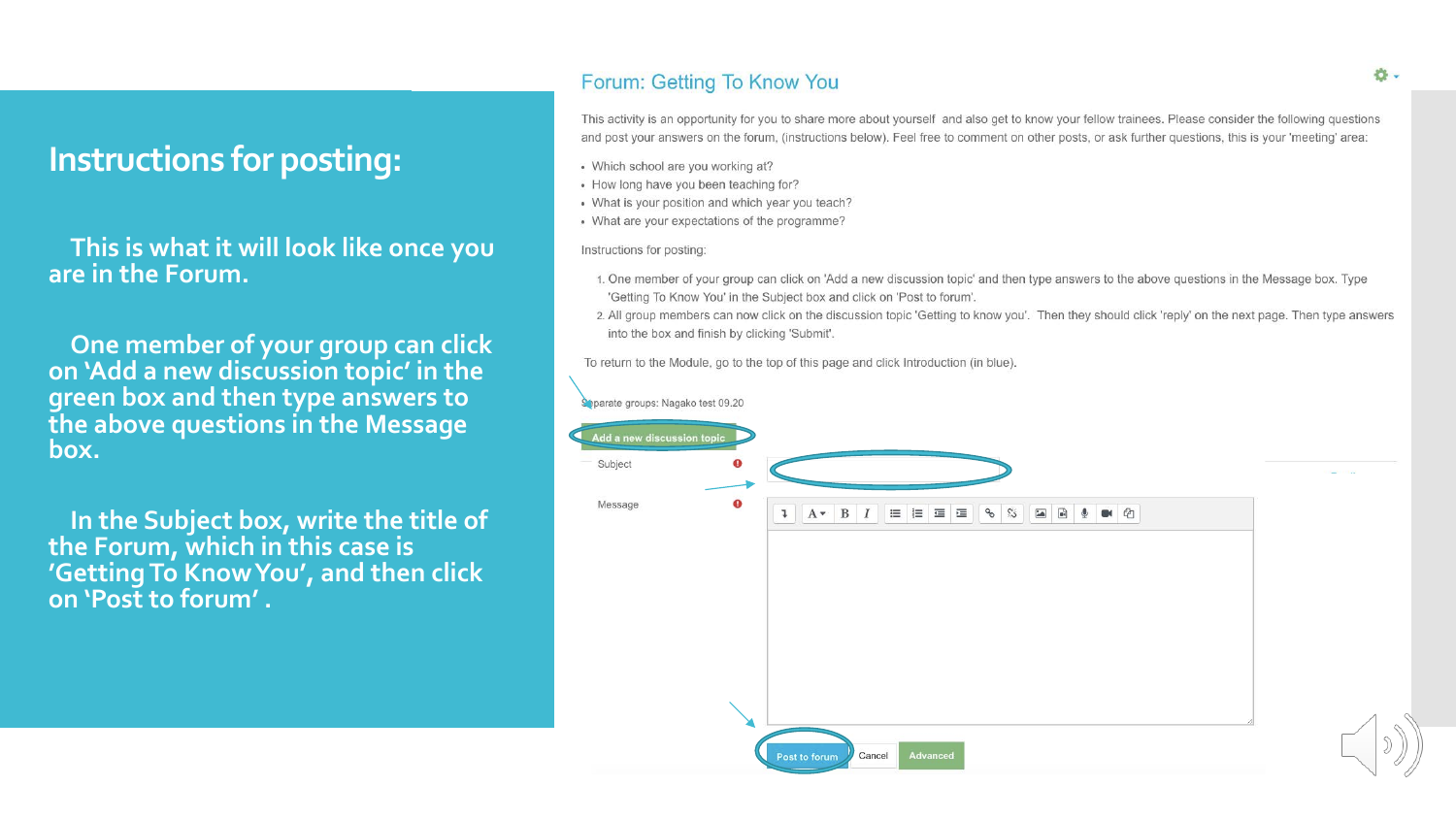**Now all group members can click on the discussion topic 'Getting To Know You' ....**

**…and see the responses posted by their colleague.** 

**Group members can now click 'reply' at the bottom to add their own responses.**

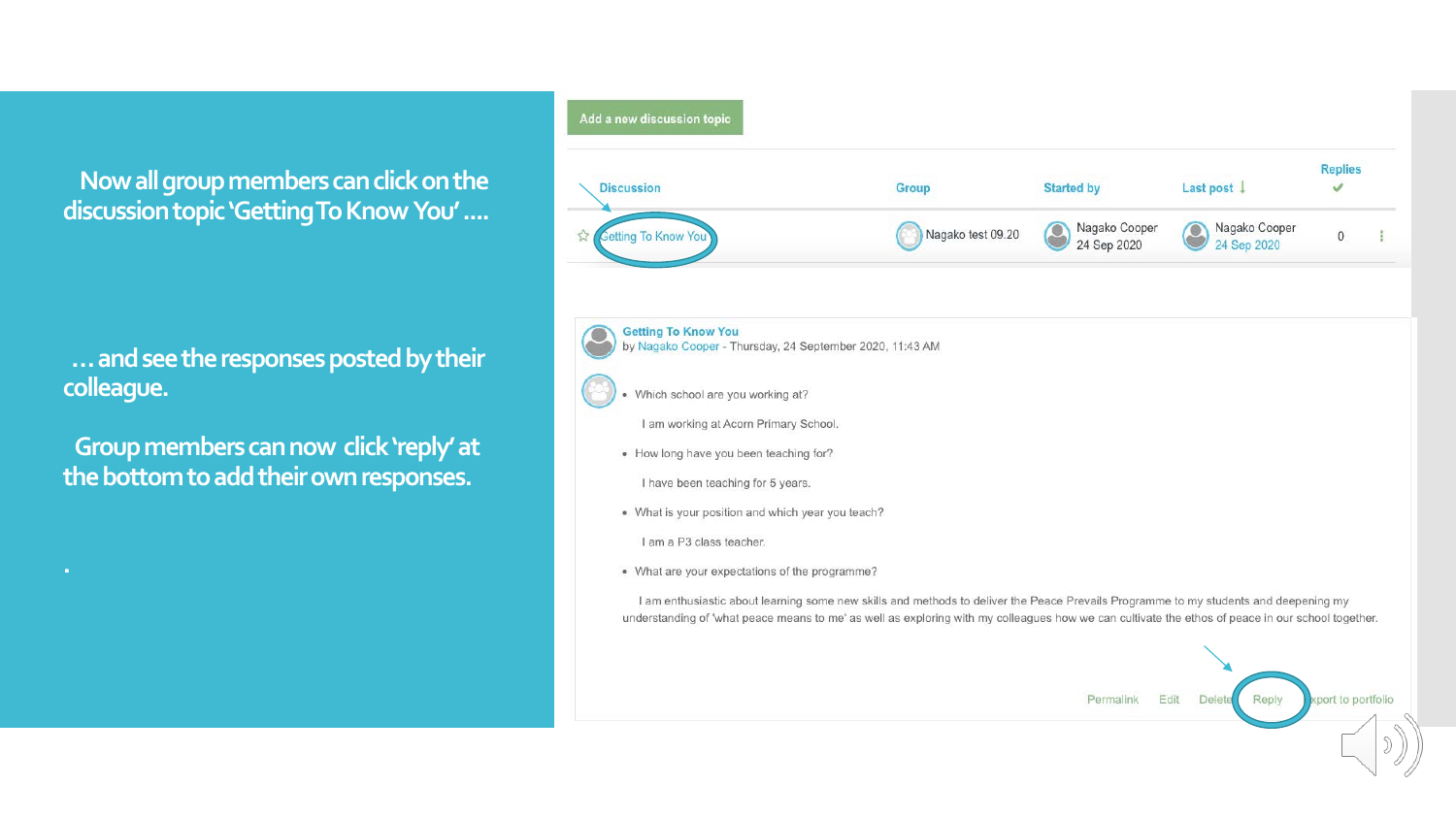They can share their answers, ideas and questions, etc. by typing them into the box directly and finish by clicking 'Submit'.

• What is your position and which year you teach?

Lam a P3 class teacher.

• What are your expectations of the programme?

I am enthusiastic about learning some new skills and methods to deliver the Peace Prevails Programme to my students and deepening my understanding of 'what peace means to me' as well as exploring with my colleagues how we can cultivate the ethos of peace in our school together.

#### Export to portfolio Permalink Edit Delete Reply

| Write your reply        |          |
|-------------------------|----------|
|                         | 11       |
| <b>Submit</b><br>Cancel | Advanced |

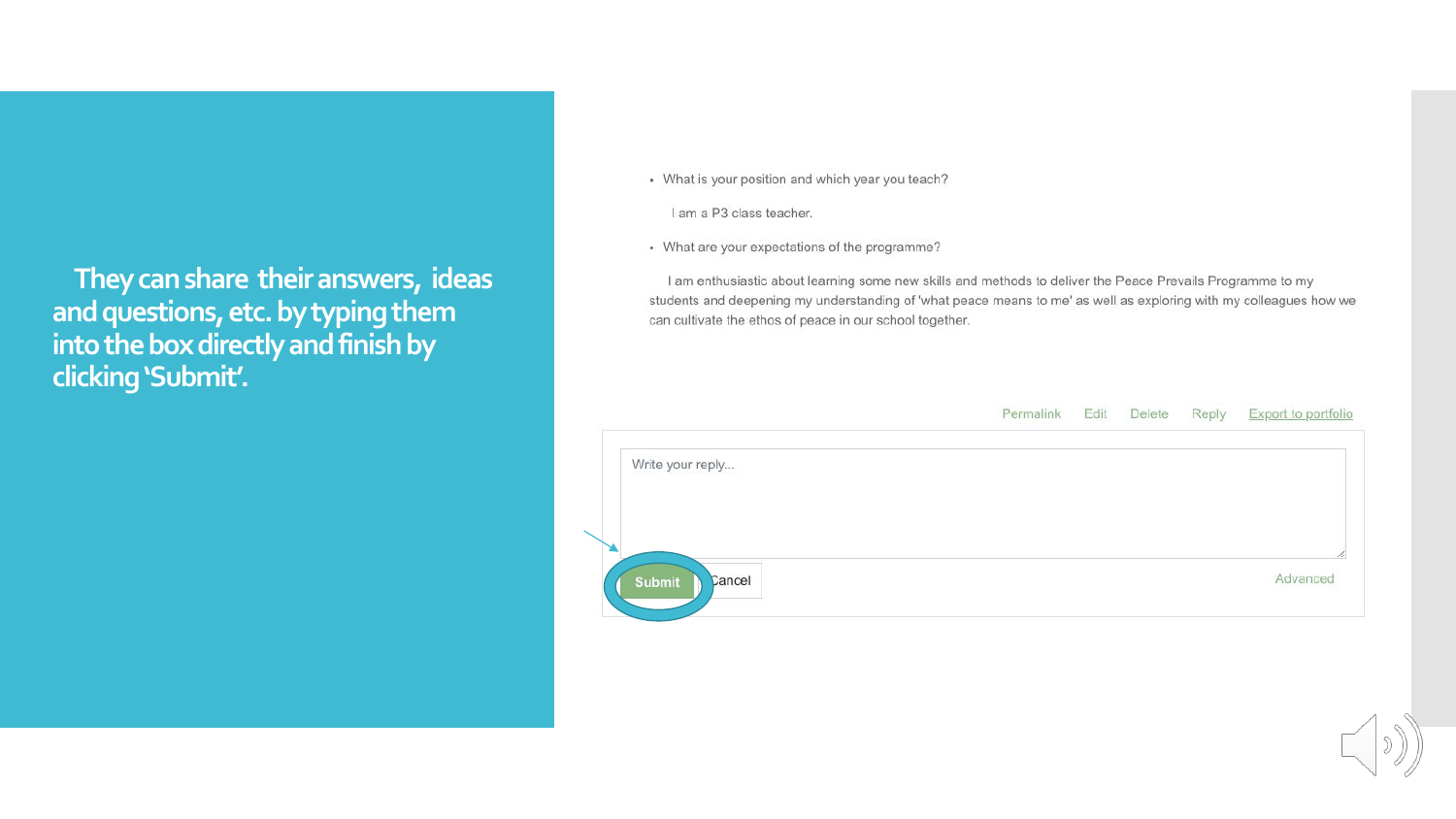## 3. PERSONAL **REFLECTIVE JOURNAL**

At the end of each module, you will be prompted to add your own reflections, thoughts and aspirations.

To do so, you will need to click on the blue writing 'Personal Reflective Journal' at the bottom.

#### Activity 4: Personal Reflective Journal - 5 mins

As you progress through the programme you will see that at the end of each module we ask you to spend a few moments reflecting on your own learning experience and making some notes about:

- . What you have learned
- . What you found easy or difficult
- . How you expect to use your learning from this training programme in your work role
- Practice using the journal by spending a few moments to answer the questions below.

Please note that no-one else other than your facilitator will be able to access your journal and we believe it will be a useful source of evidence for your Continuing Professional Development once you have completed the programme

Document your thoughts about the question you considered at the start of the group assignment, along with your answers to the following:

- · Why are you interested in participating in this course?
- · What do you personally hope to get out of it for yourself?

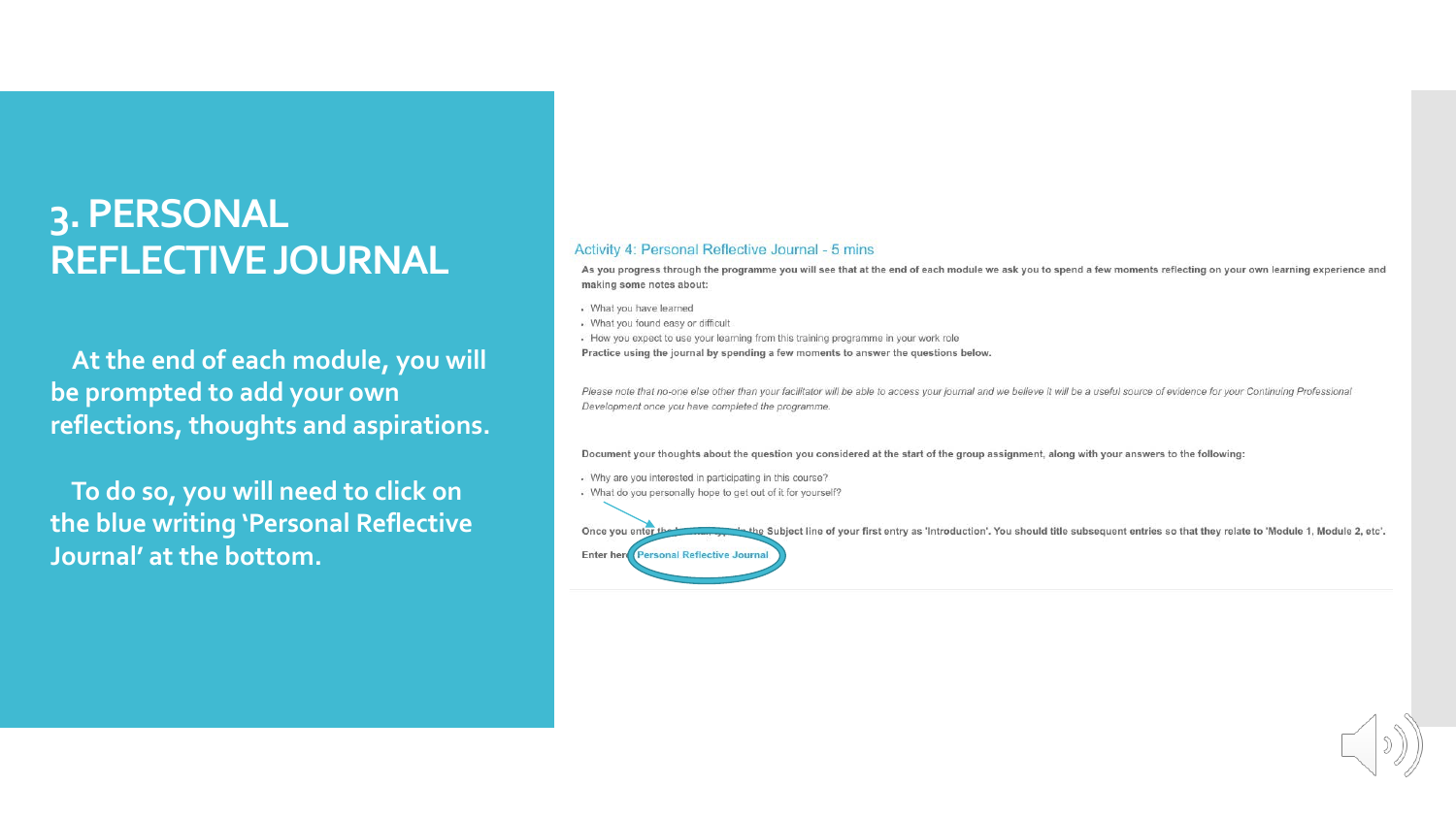### **This is what it will look like in the Module:**

**To create an entry in your Personal Reflective Journal, click on 'Add a new discussion topic' button.**

**You will be led to a page like the following…**

#### **Personal Reflective Journal**

To create an entry in your personal journal, click on 'add a new discussion topic'. Then use the module name or number as the title of your entry. For example, 'Introduction', 'Module 1', 'Module 2', etc.

To return to the module, navigate to your 'Dashboard' (linked in blue above) and onto the module you were working on.



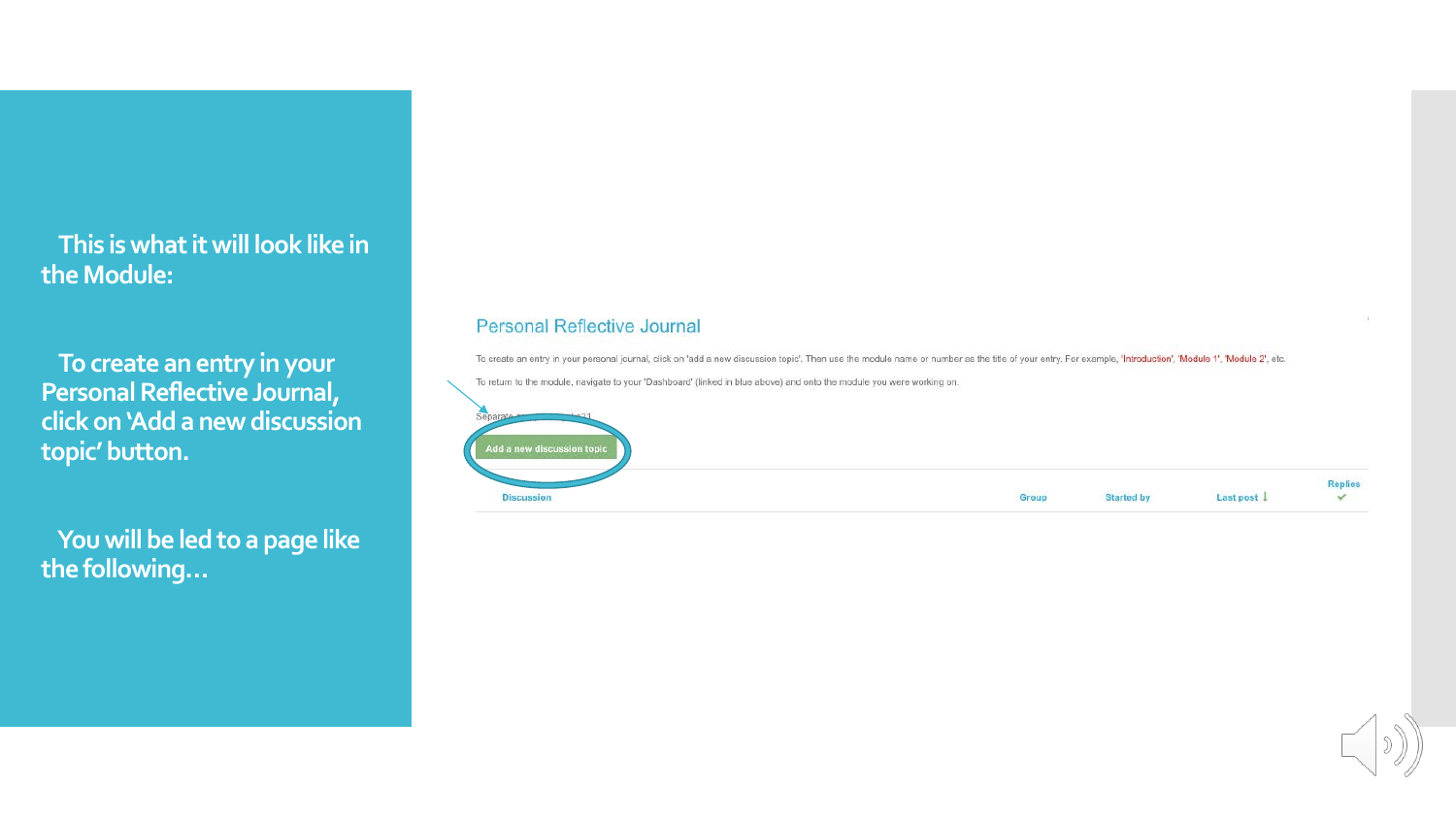**Please put the Module name or number as the title of your entry in the Subject box.**

Subject

Message

**Using the same method that you used to share your ideas in the Forum, you can put your reflections, thoughts and aspirations by typing them down in the Message box directly.**

**Note:** *Personal Reflective Journal is shared only with your facilitator.*

**When you have completed your post, click the 'Post to forum' button at the bottom to submit.**



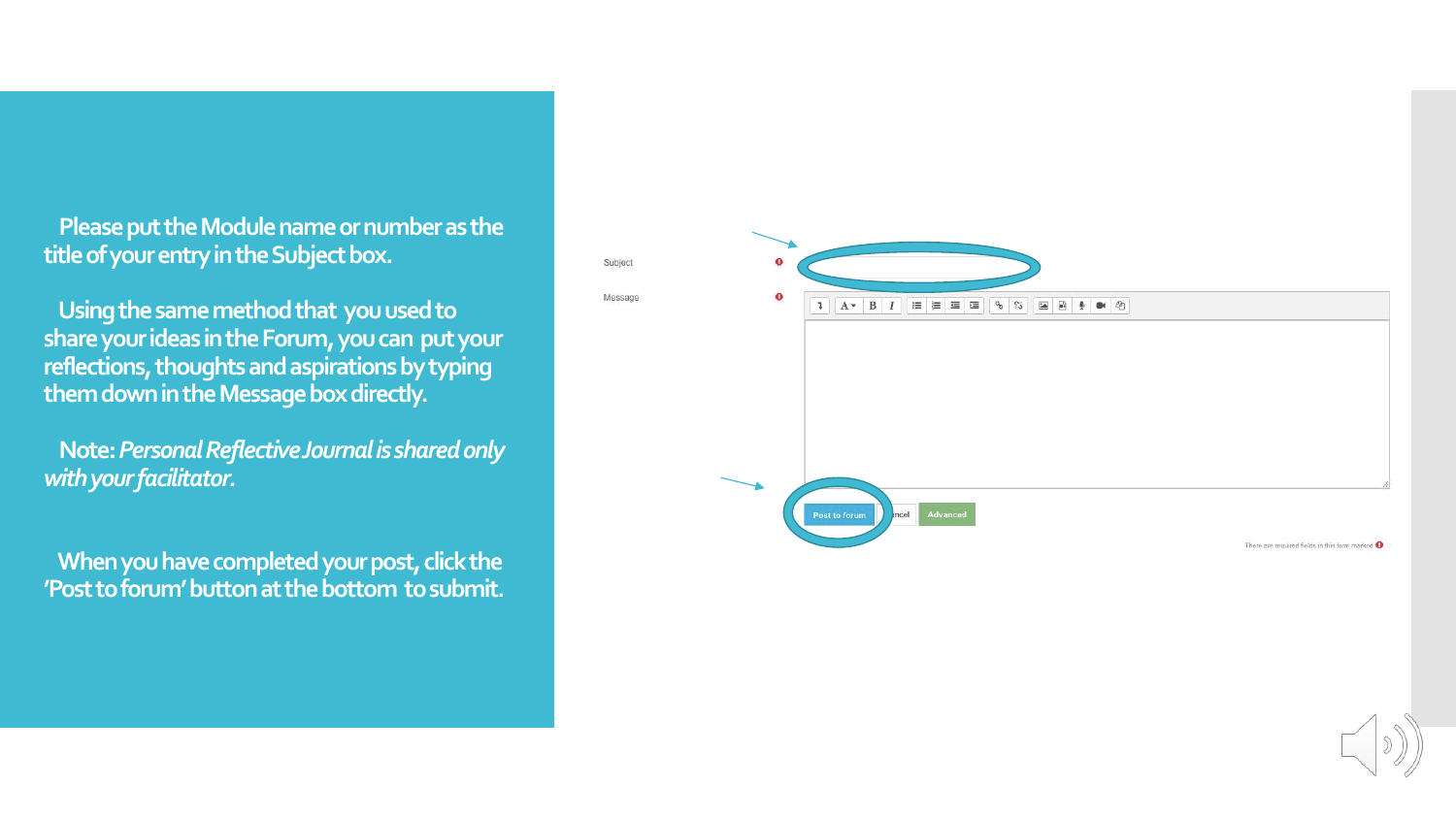**Later you will be able to access all your entries and your facilitator's comments by clicking the title on the screen which will look like this.**

 $\overline{\phantom{0}}$ 

**For example, if you click 'Module 3 –Water' on the screen on the right, in the Module, it will lead to the following page.**

| <b>CARADO O DISTRIBUICATO</b><br><b>Discussion</b> | <b>SERVICE STATE</b><br>Group | <b>Started by</b>                                                                   | Last post 1                                      | <b>Replies</b><br>✓ |                        |
|----------------------------------------------------|-------------------------------|-------------------------------------------------------------------------------------|--------------------------------------------------|---------------------|------------------------|
| ☆ Personal Reflective Journal                      | Nagako21                      | Admin User<br>17 Sep 2020                                                           | Glenda Thornton<br>Glenda Thornt                 | 10                  |                        |
| ☆ TEST                                             | Nagako21                      | Nagako Cooper<br>$\left( \begin{matrix} 0 \\ 1 \end{matrix} \right)$<br>17 Sep 2020 | Glenda Thornton<br>$\circledcirc$<br>17 Sep 2020 | 10                  |                        |
| ☆ Module 2                                         | $\bigcirc$ Nagako21           | Nagako Cooper<br>œ<br>11 Jan 2019                                                   | Glenda Thornton<br>C<br>23 Jan 2019              | $\mathbf{1}$        | $\ddot{\ddot{\imath}}$ |
| Module 3 - Water                                   | Nagako21                      | Nagako Cooper<br>œ<br>14 Jan 2019                                                   | Glenda Thornton<br>$\odot$<br>14 Jan 2019        |                     | Ĵ                      |
| ☆ Module 3                                         | Nagako21                      | Nagako Cooper<br>$\circledcirc$<br>19 Dec 2018                                      | Glenda Thornton<br>Glenda Thorn<br>20 Dec 2018   | $\mathbf{1}$        | $\sim$                 |
| ☆ Module 2                                         | Nagako21                      | Nagako Cooper<br>$\circ$<br>19 Dec 2018                                             | Glenda Thornton<br>$\circ$<br>20 Dec 2018        | $\overline{1}$      | $\mathbf{I}$           |

$$
\bigcirc \mathcal{O}(\mathfrak{d})
$$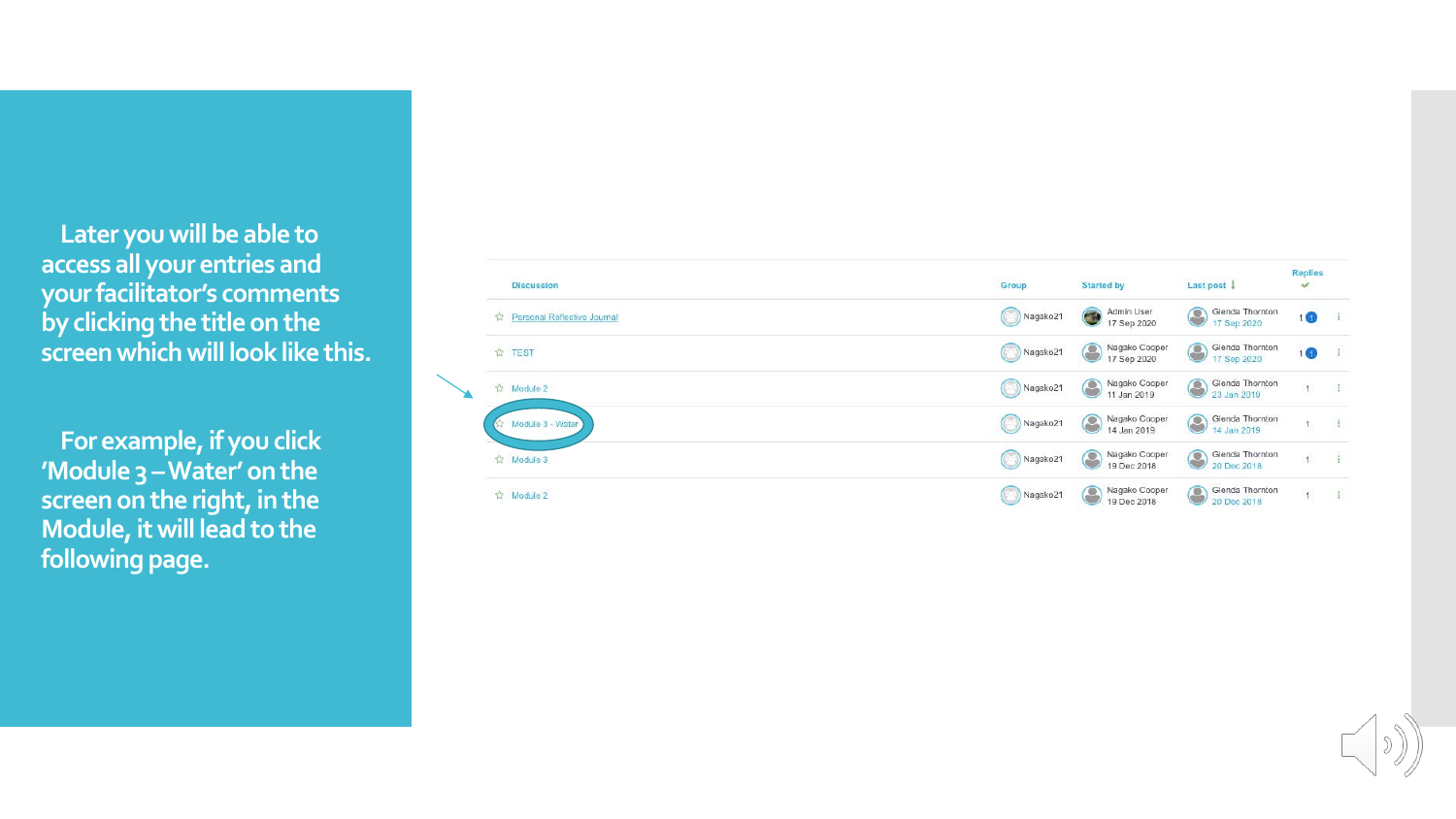### You can reply to your facilitator by clicking 'Reply' at the bottom right hand corner.



Glenda

What is the fact that gives the most impact on you and why?

It was an eye opening for me to learn that our physical bodies are composed of at least 70% water and so does our planet Earth! The most important function of biological water (blood, lymph fluid, etc.) is to facilitate ra between cells and connective tissues so that organism can function as a whole. Living water on earth also perform this inter-communication function between organisms, populations natural kingdoms and world, thus all are li water.

It is important to understand water as it will help us to leam to see and feel that we are part of a community of other beings, humans, animals, plants linked by water so that we can live more holistically and in tune with way of living will bring balance and peace in each individual's life as well as in wider communities, nature and our planet, earth.



thank you for this insight Nagako, yes, I believe that when teachers and children recognise that we are part of a community of all living beings, then humanity will begin to change.



Permalink Reply Export to portfolio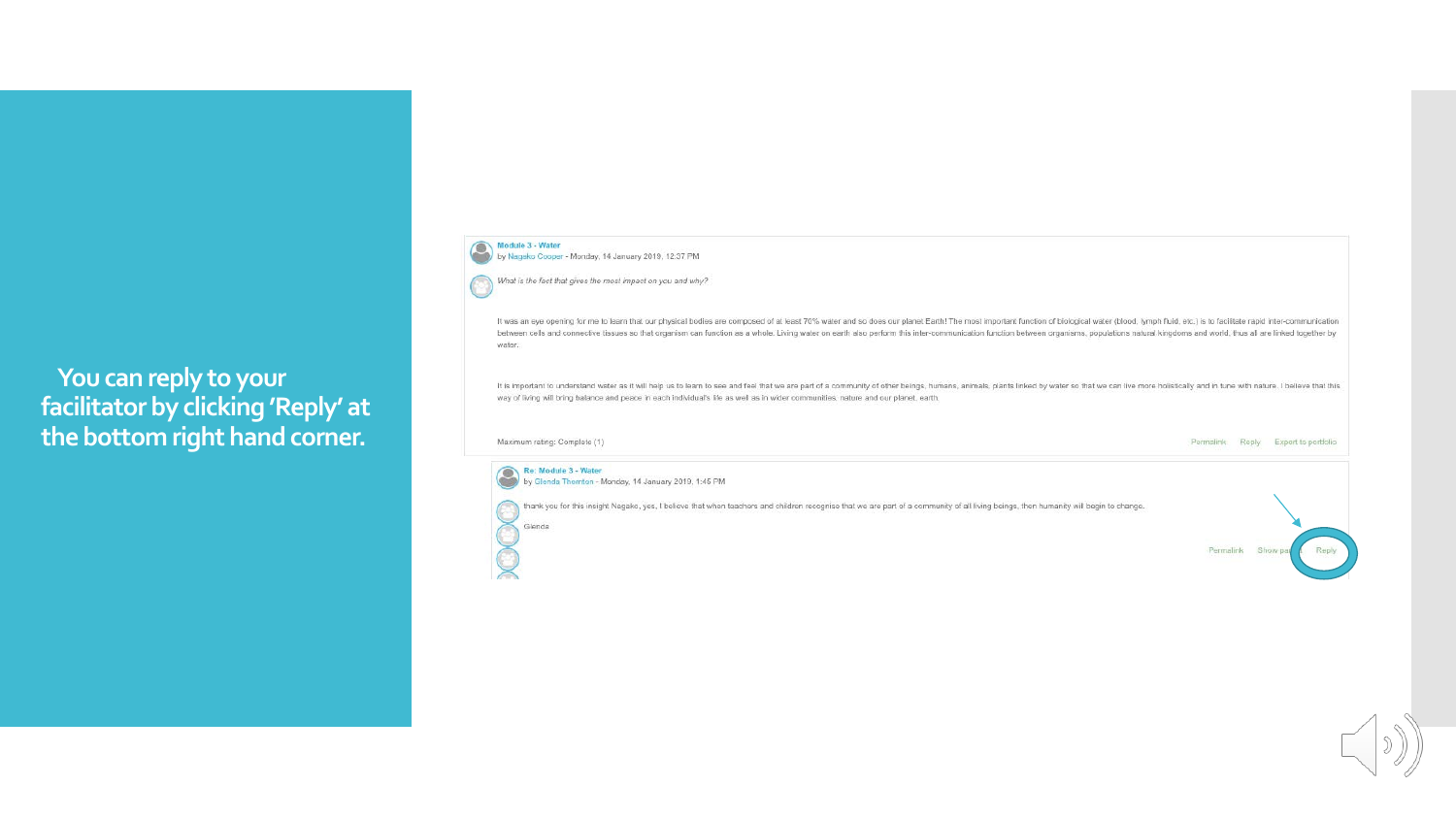## 4. Group Assignment

For Group Assignments, a chairperson in your group should download a template by clicking the blue writing, for example, 'Flag Ceremony'.

### Activity 5: Group Assignment - World Peace Flag Ceremony

Appoint a different chairperson to lead the next discussion.

The chairperson should begin the discussion topic by asking the group members the following question:

"In Lesson 8 (8-11yr programme), in your opinion, what is the relevance and importance of the 'World Peace Flag Ceremony' in the context of this programme"?



The chairperson should submit the completed template on behalf of the group naming the file as follows:

Flag Ceremony - [Name of School] [Your Group]

e.g. Flag Ceremony - Newton Primary 1

Click on 'Add submission'.

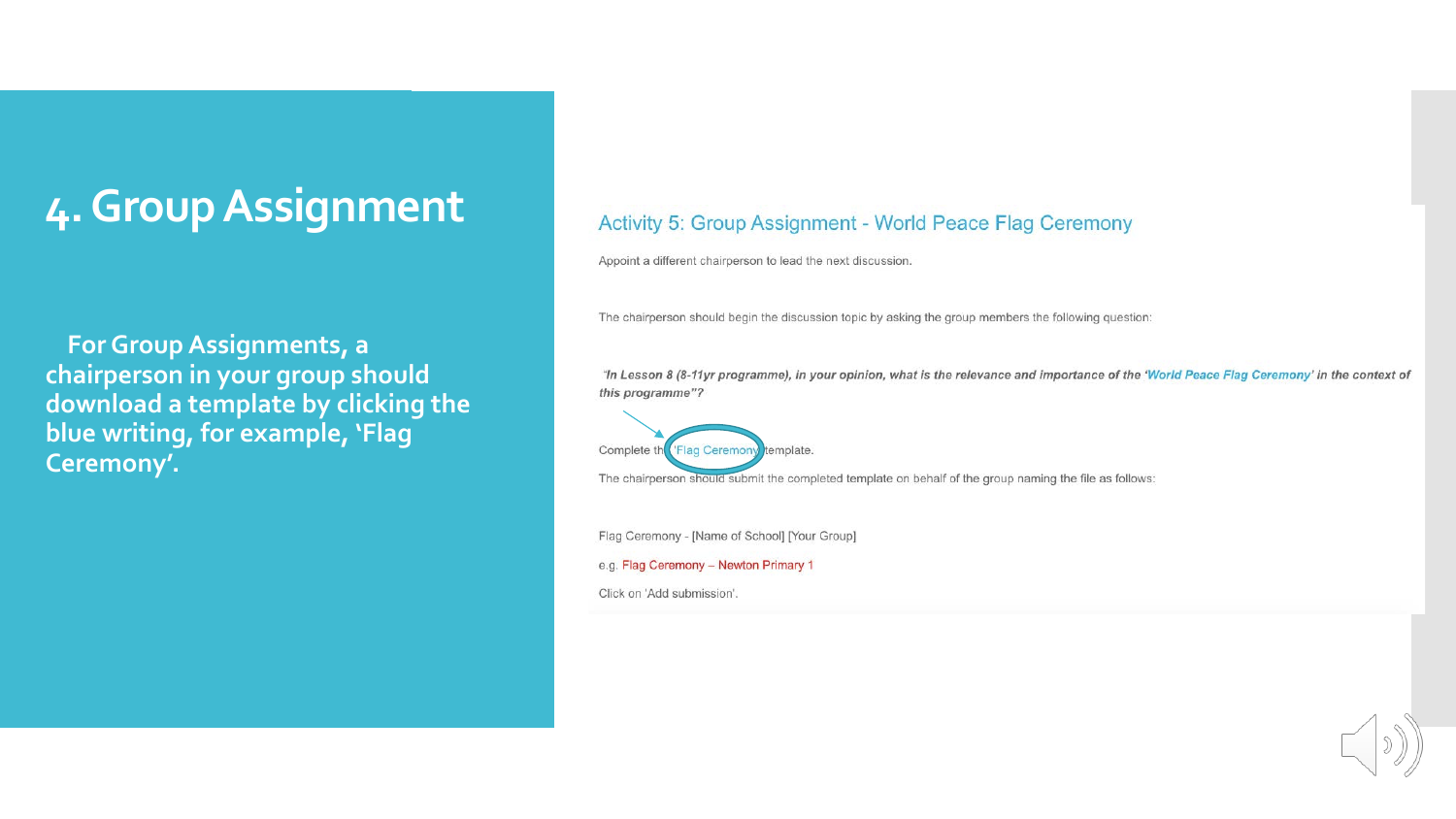### **Here is an example template:**

**The chairperson should summarisethe discussion by completing a template, and saving it on their device.**

### School: Group: L<br>We've considered Lesson 8 (8-11yr programme). Here is a summary of our<br><sub>{+}</sub> group's discussion below. The relevance and importance of the 'World Peace Flag Ceremony' in the context of this programme Ñ. O. Ś  $O$   $\mathcal{C}$

Peace Prevels Programms C May Peace Prevels Co. Earth International Ltd.

World Peace Flag Ceremony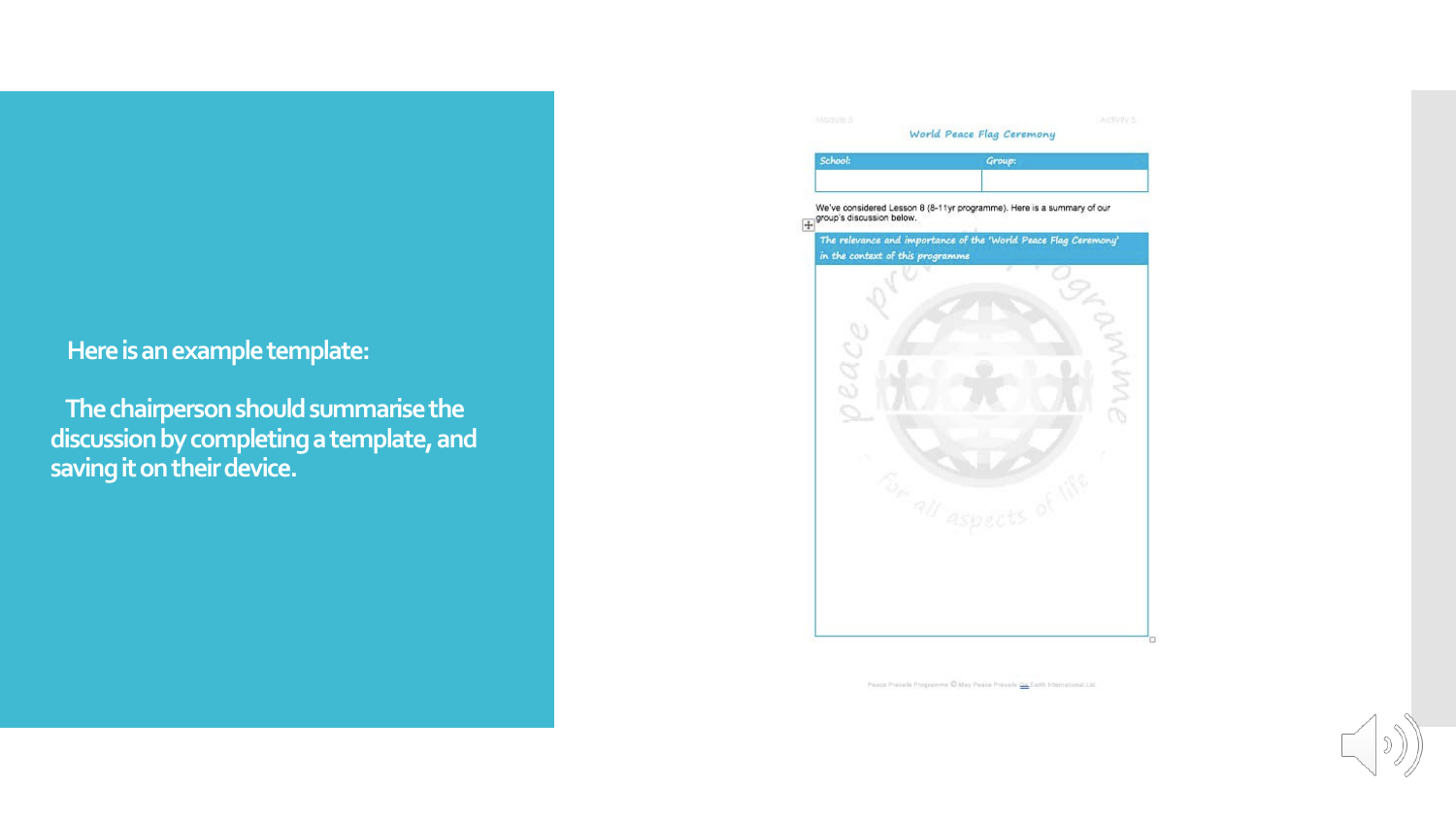### Once this has been saved, click on 'Add submission' button at the bottom of the page.

#### Activity 5: Group Assignment - World Peace Flag Ceremony

Appoint a different chairperson to lead the next discussion.

The chairperson should begin the discussion topic by asking the group members the following question:

'In Lesson 8 (8-11yr programme), in your opinion, what is the relevance and importance of the 'World Peace Flag Ceremony' in the context of this programme"?

Complete the 'Flag Ceremony' template.

The chairperson should submit the completed template on behalf of the group naming the file as follows:

Flag Ceremony - [Name of School] [Your Group] e.g. Flag Ceremony - Newton Primary 1 Click on 'Add submission'.

#### Submission status

| Group                  | Nagako test 09.20                              |
|------------------------|------------------------------------------------|
| Attempt number         | This is attempt 1.                             |
| Submission<br>status.  | Nothing has been submitted for this assignment |
| Grading status         | Not graded                                     |
| Last modified          |                                                |
| Submission<br>comments | Comments (0)<br>Add submission                 |
|                        |                                                |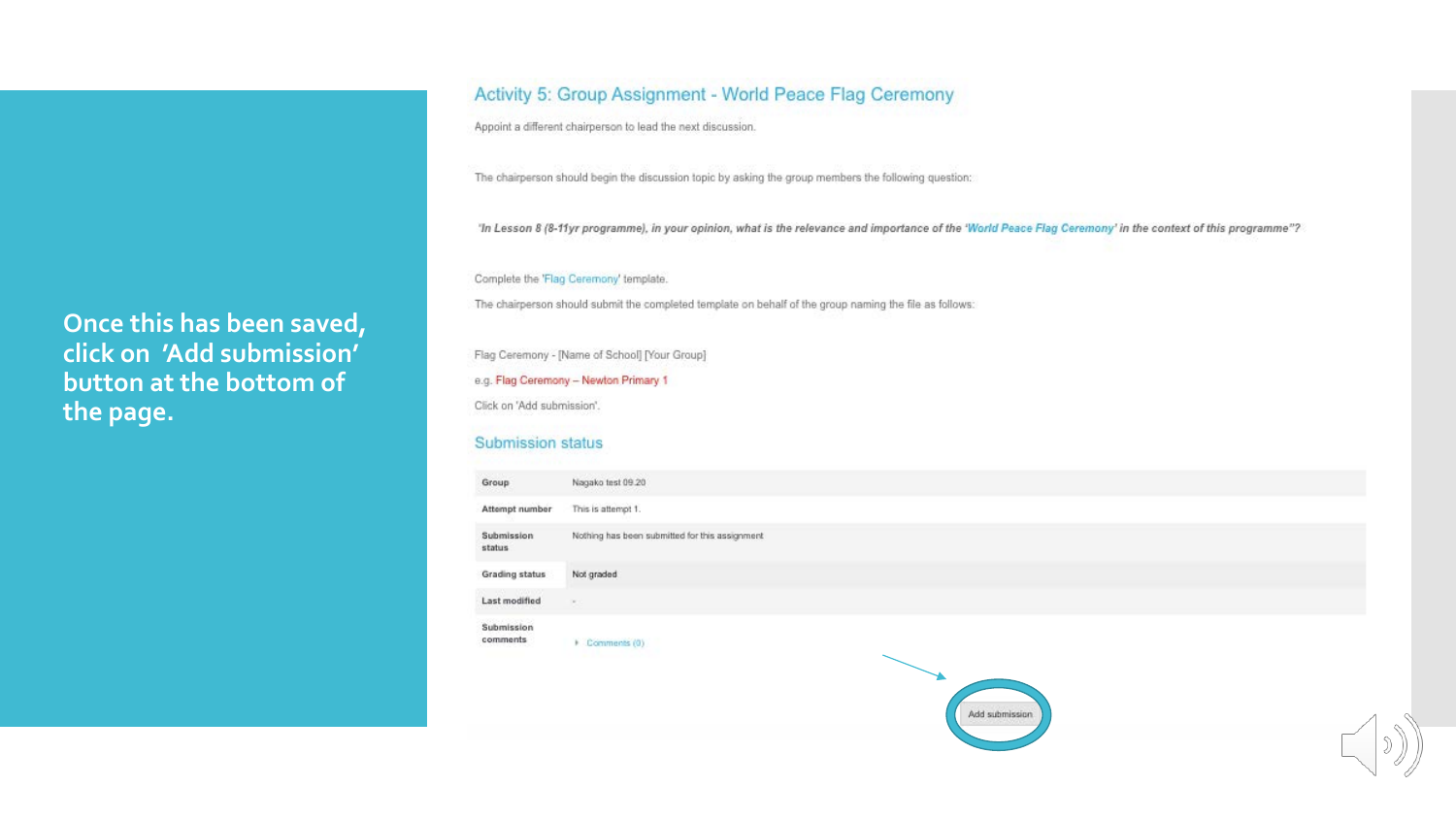**Then you will see a page like this:**

**You can upload your completed form either by clicking on the top left hand corner of the box and browsing for the file on your device or by dragging your file into the box.**

**Click on 'Save changes', then……**



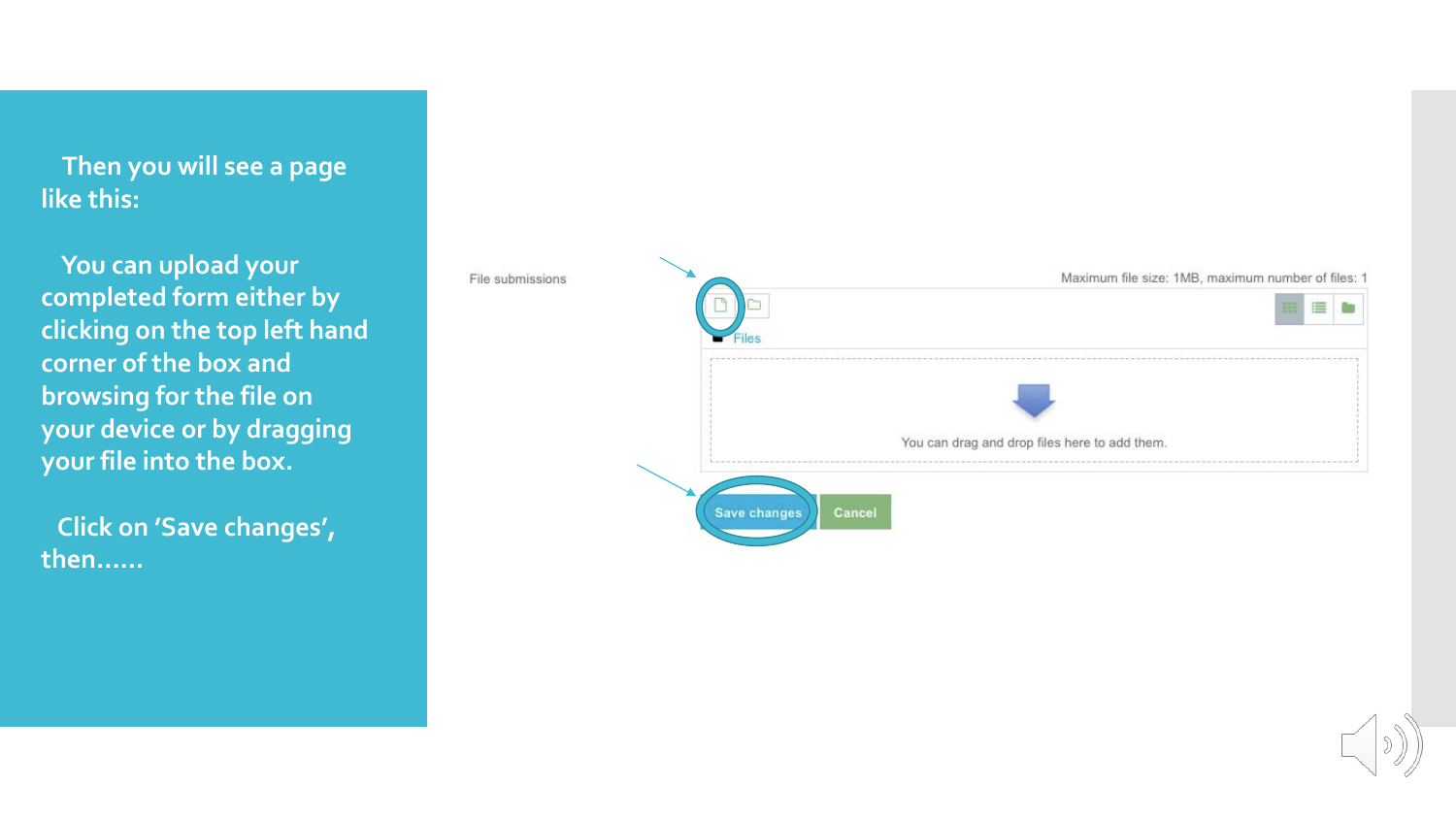**You will see a page like this:**

 **You may edit your submission by clicking 'Edit submission'.**

 **Please submit your work by clicking on 'Submit assignment'.**

### **Submission status**

| Group                                                                                                       | Nagako test 09.20                                      |  |  |  |
|-------------------------------------------------------------------------------------------------------------|--------------------------------------------------------|--|--|--|
| Attempt number                                                                                              | This is attempt 1.                                     |  |  |  |
| Submission<br>status                                                                                        | Draft (not submitted)                                  |  |  |  |
| <b>Grading status</b>                                                                                       | Not graded                                             |  |  |  |
| <b>Last modified</b>                                                                                        | Thursday, 24 September 2020, 2:43 PM                   |  |  |  |
| <b>File submissions</b>                                                                                     | Flag Ceremony .docx<br>24 September 2020, 2:43 PM<br>W |  |  |  |
| Submission<br>comments                                                                                      | Comments (0)<br>Þ                                      |  |  |  |
| Edit submission<br>Remove submission<br>You can still make changes to your submission.<br>Submit assignment |                                                        |  |  |  |
|                                                                                                             | $\Diamond$                                             |  |  |  |
|                                                                                                             | $\mathcal{D}$                                          |  |  |  |